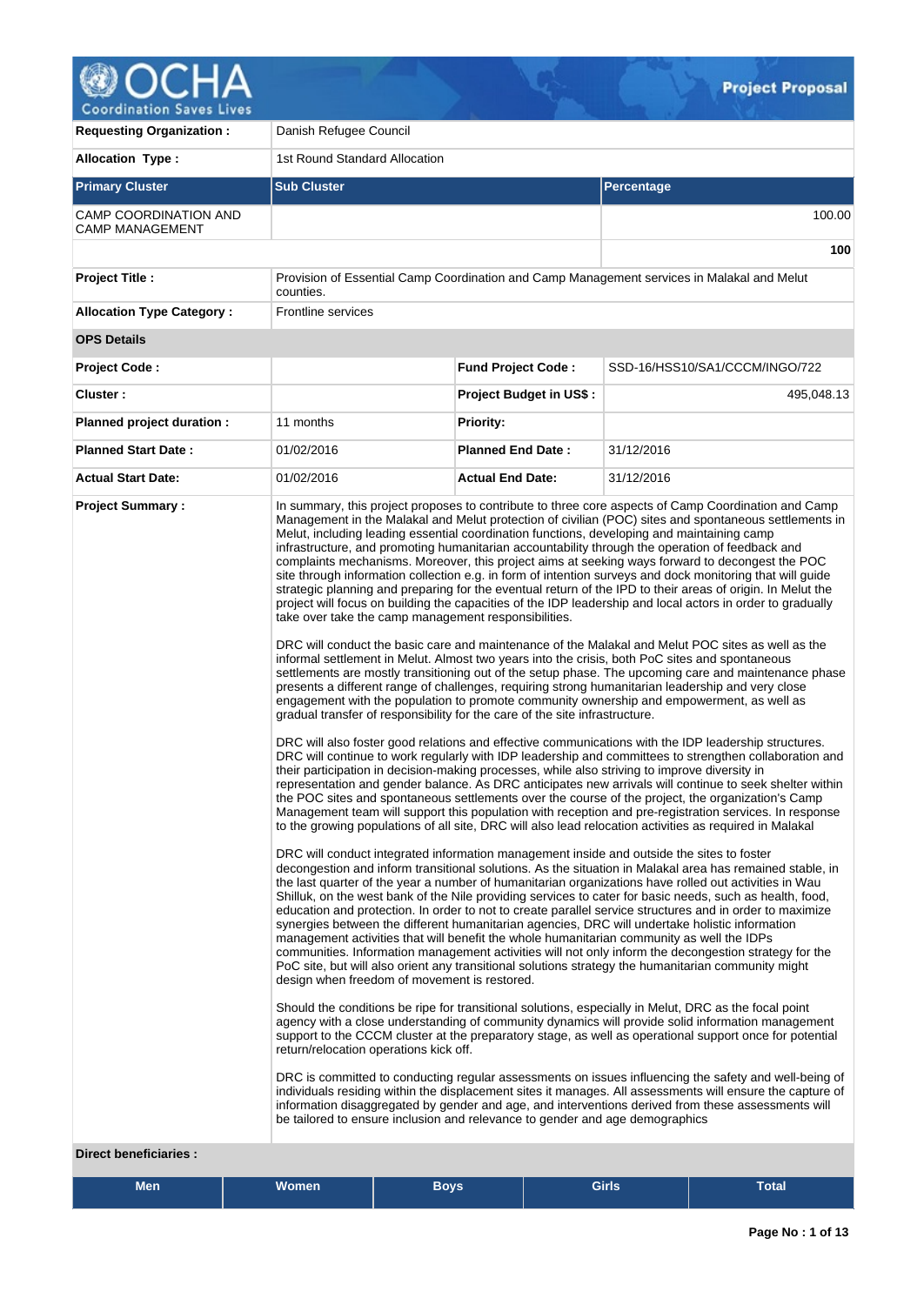| 15,660                                                                                                                                                                                                                                                                                                                                                                                                                                                                                                                                                                                                                                                                                                                                                                                                                                                                                                                                                                                                                                                                                                                                                                                                                                                                                                                                                                     | 27,976                                                 | 29.508              |             | 31.311                      | 104.455      |  |  |  |  |  |
|----------------------------------------------------------------------------------------------------------------------------------------------------------------------------------------------------------------------------------------------------------------------------------------------------------------------------------------------------------------------------------------------------------------------------------------------------------------------------------------------------------------------------------------------------------------------------------------------------------------------------------------------------------------------------------------------------------------------------------------------------------------------------------------------------------------------------------------------------------------------------------------------------------------------------------------------------------------------------------------------------------------------------------------------------------------------------------------------------------------------------------------------------------------------------------------------------------------------------------------------------------------------------------------------------------------------------------------------------------------------------|--------------------------------------------------------|---------------------|-------------|-----------------------------|--------------|--|--|--|--|--|
| <b>Other Beneficiaries:</b>                                                                                                                                                                                                                                                                                                                                                                                                                                                                                                                                                                                                                                                                                                                                                                                                                                                                                                                                                                                                                                                                                                                                                                                                                                                                                                                                                |                                                        |                     |             |                             |              |  |  |  |  |  |
| <b>Beneficiary name</b>                                                                                                                                                                                                                                                                                                                                                                                                                                                                                                                                                                                                                                                                                                                                                                                                                                                                                                                                                                                                                                                                                                                                                                                                                                                                                                                                                    | <b>Men</b>                                             | Women               | <b>Boys</b> | <b>Girls</b>                | <b>Total</b> |  |  |  |  |  |
| Internally Displaced People                                                                                                                                                                                                                                                                                                                                                                                                                                                                                                                                                                                                                                                                                                                                                                                                                                                                                                                                                                                                                                                                                                                                                                                                                                                                                                                                                | 15,660                                                 | 27,976              | 29,508      | 31,311                      | 104,455      |  |  |  |  |  |
| <b>Indirect Beneficiaries:</b>                                                                                                                                                                                                                                                                                                                                                                                                                                                                                                                                                                                                                                                                                                                                                                                                                                                                                                                                                                                                                                                                                                                                                                                                                                                                                                                                             |                                                        |                     |             |                             |              |  |  |  |  |  |
| In Malakal, given that the large majority of the population present in the area is currently displaced and living in the IDP settlements in the<br>County – PoC site or Wau Shilluk – it is particularly challenging to identify what the caseload of indirect beneficiaries of the project will be. At<br>the times of developing the present proposal, in Malakal town the presence of civilians is still very limited.<br>In Melut, the vast majority of the IDP population living in the informal settlements of Dethoma 1, Dethoma 2 and Khor Adar comes from other<br>counties. Therefore, the indirect beneficiaries of the present project will include the host community from Melut County, which has been<br>hosting and sharing resources with the IDP population since the establishment of the above mentioned informal settlements. As per the<br>most recent census, in 2008 the county population stood at 49,242 individuals.<br><b>Catchment Population:</b><br>With regard to IDPs living in settlements in Malakal County – PoC site and Wau Shilluk, the catchment area covers mostly the counties in<br>Easter Upper Nile and, on a smaller scale, Northern Jonglei. Although most IDPs' pre-displacement location was Malakal town, some of the<br>displace population also comes from nearby counties, such as Fashoda, Panyikang and Pigi/Canal. |                                                        |                     |             |                             |              |  |  |  |  |  |
| As for Melut County, most IDPs living in the informal settlements used to live in Baliet and Pigi/Canal counties before the outbreak of the<br>crisis, as opposed to the PoC residents who predominantly came from Melut County (57%) with smaller groups coming from different<br>counties in Upper Nile State (e.g. Malakal, Baliet, Ulang, Maiwut) and Jonglei State (e.g. Akobo, Nyrol, Fangak).<br><b>Link with allocation strategy:</b>                                                                                                                                                                                                                                                                                                                                                                                                                                                                                                                                                                                                                                                                                                                                                                                                                                                                                                                              |                                                        |                     |             |                             |              |  |  |  |  |  |
|                                                                                                                                                                                                                                                                                                                                                                                                                                                                                                                                                                                                                                                                                                                                                                                                                                                                                                                                                                                                                                                                                                                                                                                                                                                                                                                                                                            |                                                        |                     |             |                             |              |  |  |  |  |  |
| This project will contribute significantly to achieve the CCCM Cluster's sector objectives laid out in the Cluster allocation strategy. First of all,<br>through its implementation, camp coordination and camp management structures in Malakal and Melut counties will be strengthened and<br>this should lead to enhanced coordination and monitoring of humanitarian service provision in the various settlements where DRC operates<br>(CSO 1). Secondly, especially through its information management component, this project is supposed to significantly contribute to the<br>design of a viable transitional solutions strategy for South Sudanese currently displaced in Malakal and Melut counties (CSO 2). Lastly, in<br>line with the CCCM Cluster's strategic decision to delegate capacity building at field level to Cluster partners, the extensive training<br>component in this project will also contribute to Equip humanitarians, UNMISS, authorities and IDPs with the tools and knowledge to apply<br>camp coordination and camp management concepts and best practices (CSO 3).                                                                                                                                                                                                                                                                  |                                                        |                     |             |                             |              |  |  |  |  |  |
| <b>Sub-Grants to Implementing Partners:</b>                                                                                                                                                                                                                                                                                                                                                                                                                                                                                                                                                                                                                                                                                                                                                                                                                                                                                                                                                                                                                                                                                                                                                                                                                                                                                                                                |                                                        |                     |             |                             |              |  |  |  |  |  |
| <b>Partner Name</b>                                                                                                                                                                                                                                                                                                                                                                                                                                                                                                                                                                                                                                                                                                                                                                                                                                                                                                                                                                                                                                                                                                                                                                                                                                                                                                                                                        |                                                        | <b>Partner Type</b> |             | <b>Budget in US\$</b>       |              |  |  |  |  |  |
|                                                                                                                                                                                                                                                                                                                                                                                                                                                                                                                                                                                                                                                                                                                                                                                                                                                                                                                                                                                                                                                                                                                                                                                                                                                                                                                                                                            |                                                        |                     |             |                             |              |  |  |  |  |  |
|                                                                                                                                                                                                                                                                                                                                                                                                                                                                                                                                                                                                                                                                                                                                                                                                                                                                                                                                                                                                                                                                                                                                                                                                                                                                                                                                                                            | Other funding secured for the same project (to date) : |                     |             |                             |              |  |  |  |  |  |
| <b>Other Funding Source</b>                                                                                                                                                                                                                                                                                                                                                                                                                                                                                                                                                                                                                                                                                                                                                                                                                                                                                                                                                                                                                                                                                                                                                                                                                                                                                                                                                |                                                        |                     |             | <b>Other Funding Amount</b> |              |  |  |  |  |  |
| DANIDA 2016 Framework funding                                                                                                                                                                                                                                                                                                                                                                                                                                                                                                                                                                                                                                                                                                                                                                                                                                                                                                                                                                                                                                                                                                                                                                                                                                                                                                                                              |                                                        |                     |             |                             | 218,258.00   |  |  |  |  |  |
|                                                                                                                                                                                                                                                                                                                                                                                                                                                                                                                                                                                                                                                                                                                                                                                                                                                                                                                                                                                                                                                                                                                                                                                                                                                                                                                                                                            |                                                        |                     | 218.258.00  |                             |              |  |  |  |  |  |

# **Organization focal point :**

| <b>Name</b>                      | Title                                 | <b>Email</b>                   | Phone         |
|----------------------------------|---------------------------------------|--------------------------------|---------------|
|                                  |                                       |                                |               |
| Hilde Bergsma                    | Deputy Country Director<br>Programmes | head.programme@drc-ssudan.org  | +211914122714 |
| Andrea Malatesta                 | Programme Coordinator                 | emergency.coord@drc-ssudan.org | +211915094328 |
| <b>Rickard Hartmann</b>          | <b>Country Director</b>               | drc.ssudan@drc.dk              | +211914835510 |
| <b>BACKGROUND</b>                |                                       |                                |               |
| 1. Humanitarian context analysis |                                       |                                |               |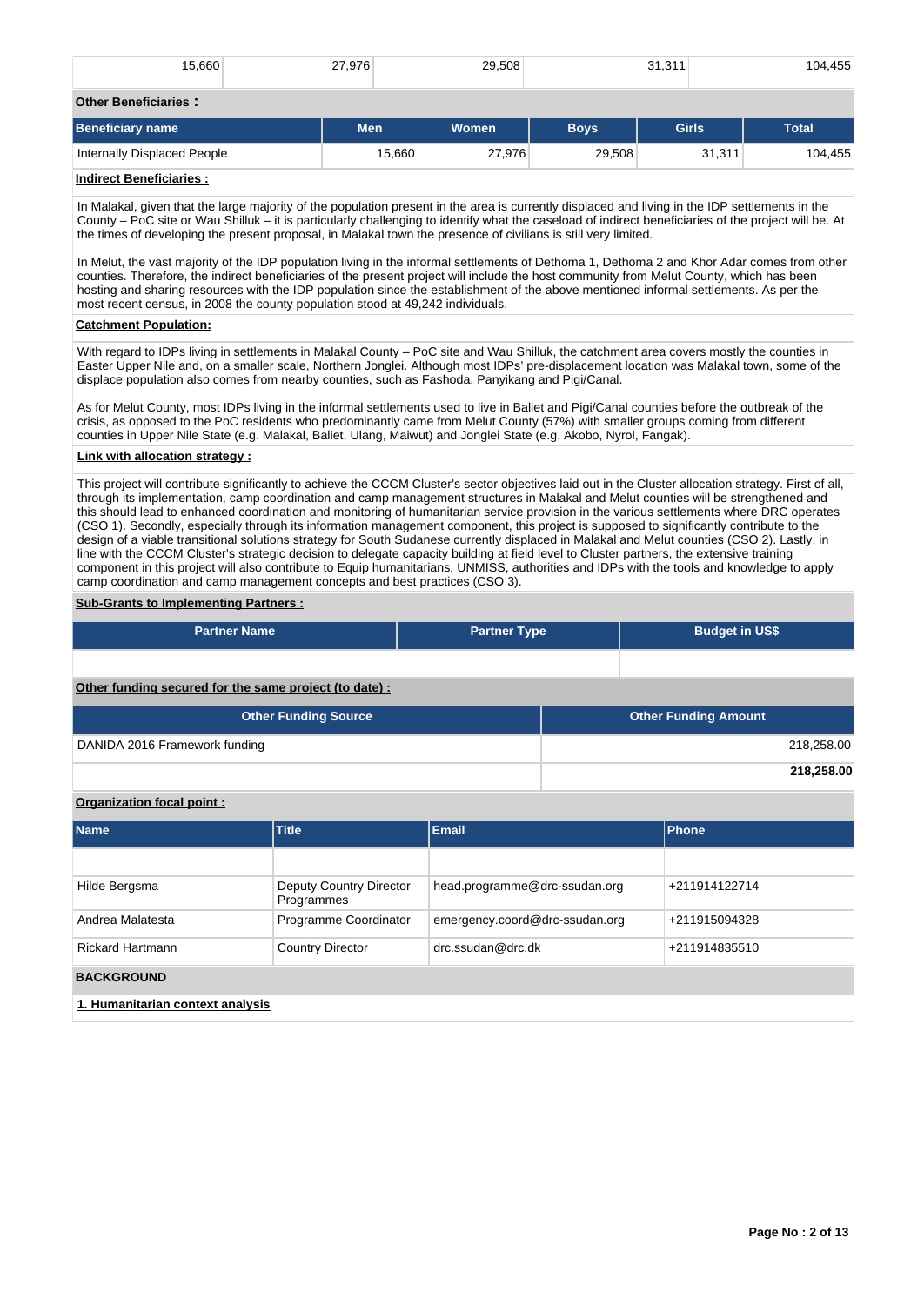After twenty months of military confrontation entailing ethnic cleansing, atrocities and mass-scale displacement, in August 2015 the parties to the South Sudanese civil conflict inked a peace agreement which was supposed to pave the way for a 30-month Transitional Government of National Unity and a new phase of national reconciliation. Over four months after the deal was signed, implementation of several key clauses is lagging behind, fighting has flared up anew in Southern Unity, and displacement does not seem to be on the wane. With escalating inter and intra-communal violence divides deepening within the Equatoria region, an ever more precarious economic situation, and the newly launched 28-State initiative threatening to disrupt the peace process, the current outlook for South Sudan is grim.

Malakal town has been affected by repeated periods of armed conflict, and control has changed hands multiple times since the beginning of the conflict. In early 2015, military clashes caused by the defection of Johnson Olony's Agwelek armed group triggered large influxes of IDPs into the United Nations Protection of Civilians site (PoC site) in Malakal. As a result, the number of IDPs sheltering inside the site rapidly increased from 22,045 in April, to over 47,000 by the end of 2015. Following the peace agreement signed in August, the situation in Malakal County has remained stable but unpredictable, with the Government forces presiding over Malakal town on the East Bank and Olony's troops controlling most of the West Bank. Since late October 2015, there has been a gradual increase in the two-way population movement between the two river banks, mostly due to the roll-out of general food distribution in Wau Shilluk. However, no visible reduction in the PoC site population has so far been observed. Levels of congestions in certain areas of the site remain appalling, with peaks of less than 5 m2/person in terms of usable surface area.

The Malakal PoC site is unique as the major inter-ethnic PoC site in South Sudan, a fact which distinguishes its internal dynamics. Reflecting the demographics of the city before the conflict, the POC site is majority Shilluk with substantial numbers of individuals Nuer and Dinka. Communal tensions have occurred between all three ethnic groups, and have been driven by the conflict in Upper Nile state as well as a range of grievances related to past land and resource issues. The most vulnerable groups in the site are women who face high levels of violence. Malakal town still remains heavily militarized and largely abandoned by civilians.

In Melut County humanitarian agencies have been delivering services to support approximately 30,000 IDPs in different sites across since December 2013. In May 2015, fierce fighting between government troops and armed opposition broke out in the area, forcing IDPs to flee the various settlements in the vicinity of Melut town and relocate to other safer areas. In June, the security situation in Melut stabilized, enabling humanitarians to access the area and respond to IDPs' deteriorating humanitarian needs. Since mid-2015, the county has seen new displacements and new arrivals from areas of central Upper Nile into the Melut area continue arriving. In addition to the IDPs in the POC site, spontaneous settlements of Dethoma 1, Dethoma 2 and one school converted into collective center in New Palouch town, over 6,000 individuals have arrived in Khor Adar between June and December.

Based on the most recent estimates, the encamped displaced population in Malakal County, including both the Malakal PoC site and the spontaneous settlement in Wau Shilluk stands at around 70,000 individuals. In Melut County, the current total estimated displaced population stands at 35,000 individuals, of which 1,150 are registered in the PoC site, while around 34,000 in the various spontaneous settlements (Dethoma 1, Dethoma 2, Khor Adar and New Palouch School.

## **2. Needs assessment**

The ongoing crisis is estimated to have displaced around 1.66 million people within South Sudan (OCHA Humanitarian Bulletin – 01 Dec 2015). The data collected by the IOM Displacement Tracking and Monitoring team shows that around 17% of the estimated IDP population is located in camp-like settings: around 12% in UNMISS PoC sites and around 5% in spontaneous settlements. Of the total 1.66 million IDPs, an estimated 299,084 are displaced in locations throughout Upper Nile State – (OCHA Humanitarian Snapshot – as of 09 November 2015) – the target state for this project. Project activities will target specifically Malakal and Melut counties, where DRC is already responding with camp management responsibilities in both PoC sites in Malakal and Melut, spontaneous settlements in Melut and with an information management component in Wau Shilluk.

As mentioned above, in Malakal County subsequent military clashes have prompted further large influxes of IDPs into the POC since April 2015, over doubling the number of IDPs residing in the site.

After fierce fighting broke out in the area in May 2015, in late July, the security situation in Melut stabilized, enabling humanitarians to reaccess the area. Should the Nile River corridor between Renk and Malakal remain stable, return movements of IDPs from the major spontaneous settlements to pre-displacement locations (mostly Baliet and Pigi/Canal counties) might be a realistic scenario at some point in 2016. The Melut PoC population – homogeneously Nuer – has repeatedly expressed its will to relocate to locations of their choice, mostly Nasir, Melut, Akobo and Fangak (REACH IDP Intentions Assessment, December 2015). Now that dry season has set in, a window of opportunity for facilitated voluntary relocation of this small caseload might open up.

Funding will allow DRC to implement a multi-faceted strategy to respond to a combination of strategic priorities:

## a. Site care and maintenance

Almost two years into the crisis, both PoC sites and spontaneous settlements are mostly transitioning out of the setup phase. The upcoming care and maintenance phase presents a different range of challenges, requiring strong humanitarian leadership and very close engagement with the population to promote community ownership and empowerment, as well as gradual transfer of responsibility for the care of the site infrastructure.

b. Integrated information management inside and outside the sites to foster decongestion and inform transitional solutions Given the insecurity affecting Upper Nile State, until late 2015 humanitarian agencies were very cautious about expanding their intervention outside the Malakal POC site. As the situation remained stable, in the last quarter of the year some of them rolled out activities in Wau Shilluk, on the west bank of the Nile. They have been providing services to cater for basic needs, such as health, food, education and protection. No actors have been playing a systematic information management role. Nevertheless, in the prospect of a successful implementation of the Compromise Peace Agreement and given the osmotic relation between the two sides of the river, an holistic information management will be key not only to informing the decongestion strategy for the PoC site, but also to orienting any transitional solutions strategy the humanitarian community might design when freedom of movement is restored.

#### c. Promoting transitional solutions

Lastly, should the conditions be ripe for transitional solutions, especially in Melut, a focal point agency with a close understanding of community dynamics will be required to provide solid information management support to the CCCM cluster at the preparatory stage, as well as operational support once for potential return/relocation operations kick off.

# **3. Description Of Beneficiaries**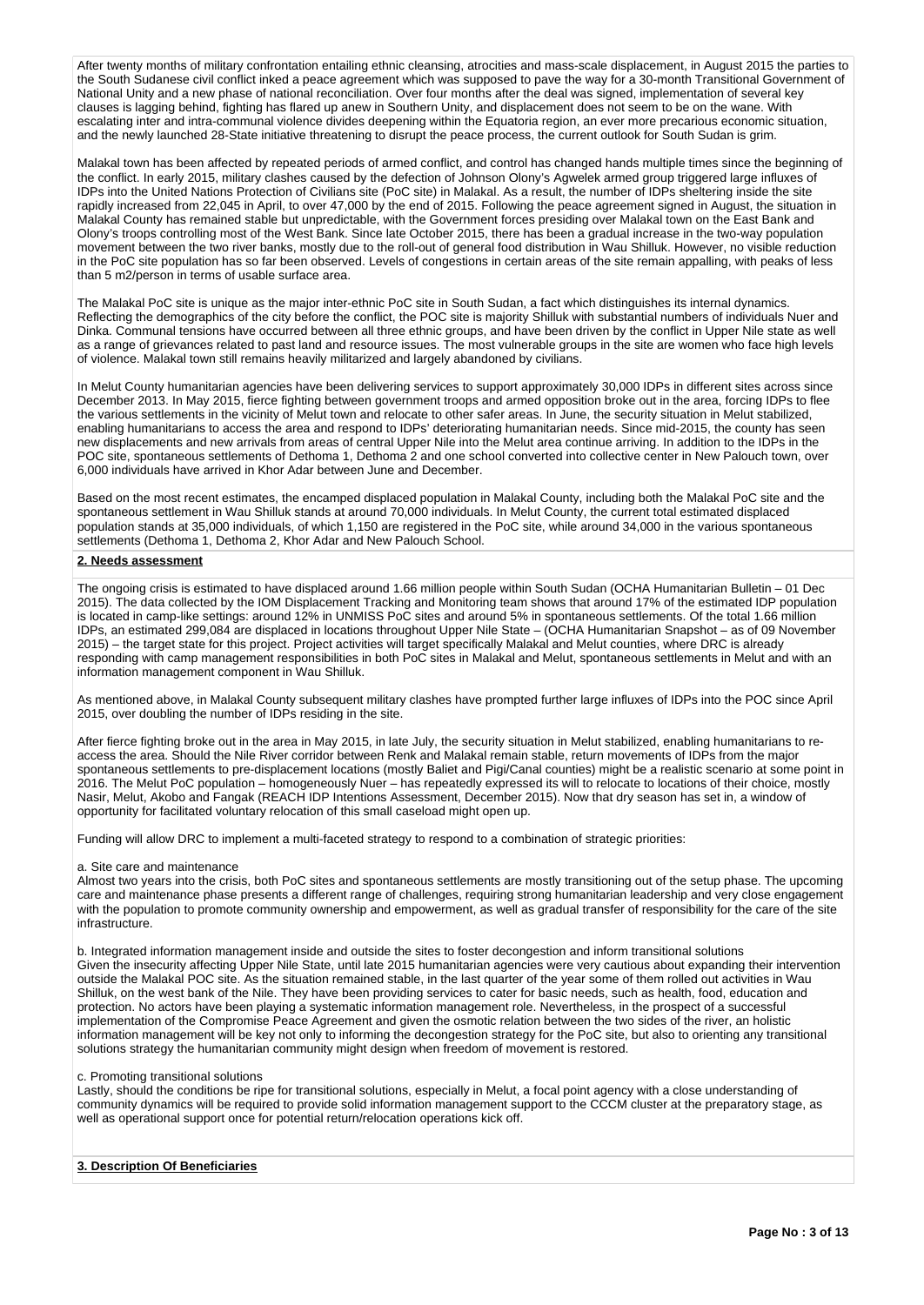The activities described here within will target the approximately 105,000 IDPs anticipated to be residing in sites in Malakal and Melut Counties over the course of the project. The activities are designed to primarily benefit this existing population. While all of DRC's services are non-discriminatory, demographic data compiled by the International Organization for Migration (IOM) indicates a significant proportion of the IDP communities in each site are comprised of women and children, and, therefore, the organization's activities are being designed to meet gender and age specific needs. Overall, the project's activities are intended to assist the entire populations of the sites, ensuring all have equitable access to humanitarian services and voice within decision-making processes. Age and gender breakdown: Malakal PoC M0-4:4,464 - F0-4:4,496 - M5-17:8,304 - F5-17:8,905 - M18-59:7,488 - F18-59:12,054 - M60+:763 - F60+:1,318 Wau Shilluk: M0-4:1,802 - F0-4:2.080 - M5-17:4,680 - F5-17:4,940 - M18-59:2,340 - F18-59:4,422 - M60+:260 - F60+:780 Melut PoC: M0-4:118 - F0-4:116 - M5-17:198 - F5-17:214 - M18-59:192 - F18-59:252 - M60+:22 - F60+:11 Dethoma 1: M0-4:1,800 - F0-4:1,959 - M5-17:3,823 - F5-17:3,890 - M18-59:1,611 - F18-59:4,893 - M60+:285 - F60+:353 Dethoma 2: M0-4:883 - F0-4:890 - M5-17:1,610 - F5-17:1,722 - M18-59:877 - F18-59:2,013 - M60+:241 - F60+:221 Khoradar: M0-4:402 - F0-4:740 - M5-17:1,265 - F5-17:1,192 - M18-59:1,286 - F18-59:1,359 - M60+:154 - F60+:183 New Paloich School: M0-4:22 - F0-4:320 - M5-17:50 - F5-17:63 - M18-59:58 - F18-59:71 - M60+:70 - F60+:4 **4. Grant Request Justification** 

DRC has been working as the lead camp management agency in the Malakal and Melut PoC sites and spontaneous settlements in Melut since January, 2014. As the character and environment of the IDP sites continue to change as the result of population movements, in compliance with the 2016 CCCM Cluster Strategy, DRC intends to adjust its activities to the evolving environment. On the one side DRC's Camp Management teams will be supporting a wide range of Camp Management activities typical of the site care and maintenance phase, including capacity building of the IDP leadership, maintenance of the community facilities and gradual transfer of ownership of the camp infrastructure. On the other hand, as the IDP population in the Malakal PoC site has been growing significantly throughout 2015, a further expansion site expansion is currently planned. Once it is ready, DRC will coordinate the demarcation and relocation exercises and the setup of site facilities by partners.

In addition to the aforementioned activities, DRC will step up information management within and outside the sites in Malakal and Melut counties, in an effort to inform the transitional solutions process for IDPs in Upper Nile State, which the CCCM Cluster has included in its country strategy for 2016. With the IDP current population in Malakal and Melut Counties standing at an estimated 69,000 and 35,000 individuals respectively, a higher level of flexibility will be required to respond to various potential scenarios, ranging from protracted displacement of a majority of those currently sheltering at the existing sites to a situation where freedom of movement is restored. it is essential DRC continues its operations and lead role - both enhancing the organization's capacity to scale-up and rapidly respond to the ever-changing context and in the Malakal area by extending its geographical coverage to Malakal town, should conditions enable return of the displaced population in the nearby settlements, including the PoC site.

# **5. Complementarity**

The project activities promote synergies with other sectors at site and county levels given the Camp Management agency's main purpose to coordinate sectors through the identification of gaps and ensuring efficient delivery of services. DRC regularly collects data on multi-sectorial indicators based on the feedback and inputs from other clusters with the aim to benefit the wider humanitarian community. In Melut registration data is regularly collected and shared with partners, such as WFP, to enable targeted operational responses. At site level DRC work closely with Protection, WASH, Shelter/NFI and Health partners in particular.

With the Protection Cluster in Upper Nile State, DRC will continue to favor the establishment of a protective environment within the sites, as well as increase joint advocacy towards UNMISS and local authorities to ensure that displaced populations are protected against physical harm and can enjoy freedom of movement. Moreover, the DRC Camp Management team will work jointly with the UNS Protection Cluster to identify localized solutions for the promotion of durable solutions.

DRC will continue to reinforce its close collaboration with IOM (CCCM and WASH) in terms of site and contingency planning, site development as well as care and maintenance, especially in Malakal PoC. Moreover, the DRC Camp Management team will collaborate with the DRC Shelter team with the overall goal to implement a longer-term shelter strategy for the Malakal PoC site.

# **LOGICAL FRAMEWORK**

# **Overall project objective**

The overall project objective is to ensure the continued provision of harmonized and coordinated services for the displaced populations in the Malakal and Melut POC sites and spontaneous settlements in Melut and Wau Shilluk, Upper Nile states, through the implementation of essential CCCM activities in line with the CCCM Cluster objectives and humanitarian best practices. Moreover this project aims to support IDPs in Malakal and Melut counties to identify and pursue transitional solutions.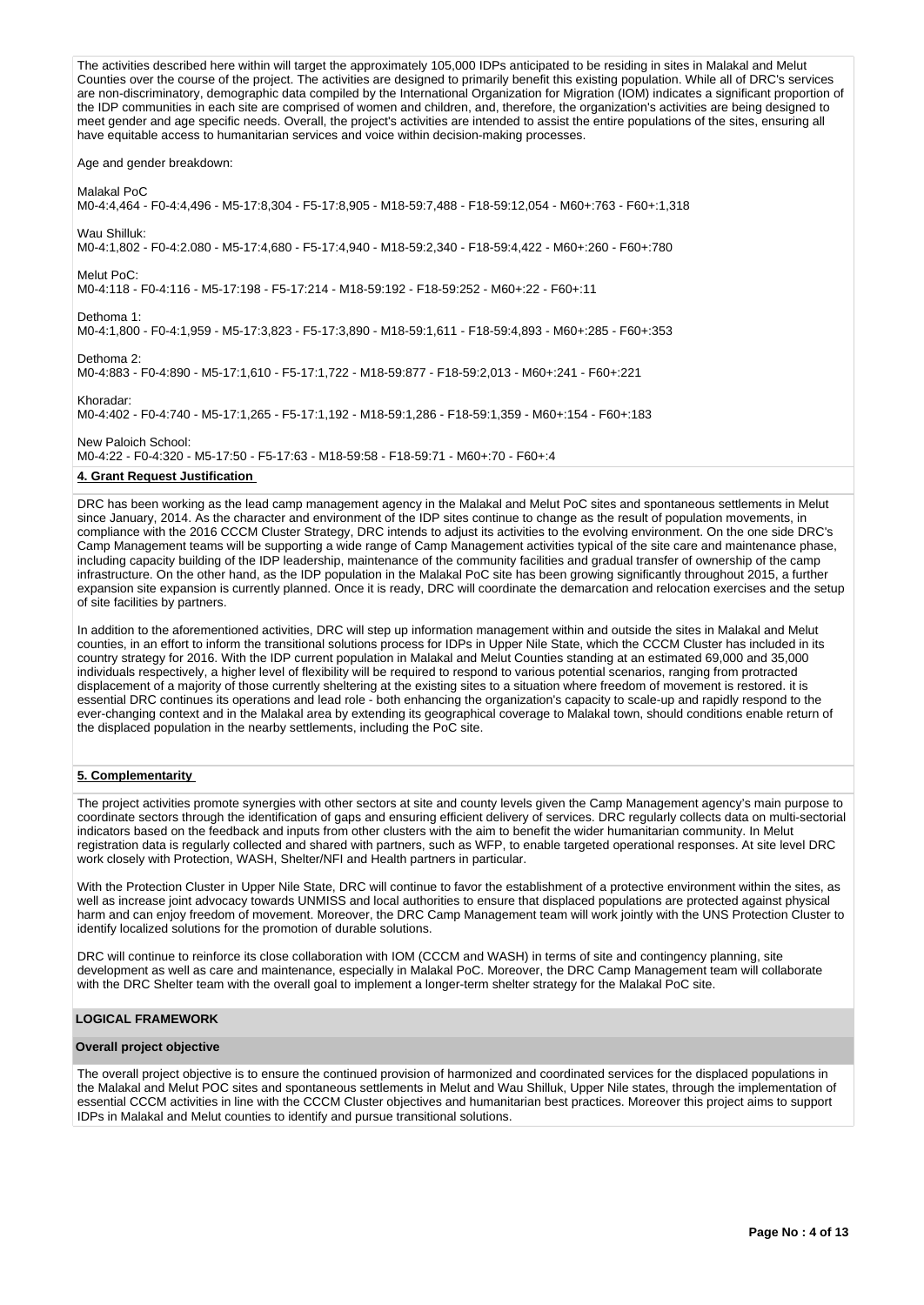| <b>CAMP COORDINATION AND CAMP MANAGEMENT</b>                                                                                                                                                                     |                                                                                                                   |                          |  |  |  |  |  |  |  |  |
|------------------------------------------------------------------------------------------------------------------------------------------------------------------------------------------------------------------|-------------------------------------------------------------------------------------------------------------------|--------------------------|--|--|--|--|--|--|--|--|
| <b>Cluster objectives</b>                                                                                                                                                                                        | <b>Strategic Response Plan (SRP) objectives</b>                                                                   | Percentage of activities |  |  |  |  |  |  |  |  |
| CO1: Strengthen camp coordination and<br>camp management structures to coordinate<br>the delivery and monitoring of humanitarian<br>services to improve living conditions of IDPs<br>living in large settlements | HRP 2016 SO1: Save lives and alleviate<br>suffering through safe access to services and<br>resources with dignity | 70                       |  |  |  |  |  |  |  |  |
| CO3: Equip humanitarians, local actors and<br>authorities with the tools and knowledge to<br>apply camp coordination and camp<br>management concepts and best practices                                          | HRP 2016 SO2: Ensure communities are<br>protected, capable and prepared to cope with<br>significant threats       | 20                       |  |  |  |  |  |  |  |  |
| CO2: Support IDPs towards attaining<br>transitional or durable solutions                                                                                                                                         | HRP 2016 SO2: Ensure communities are<br>protected, capable and prepared to cope with<br>significant threats       | 10                       |  |  |  |  |  |  |  |  |

**Contribution to Cluster/Sector Objectives :** First, this project contributes to the cluster objective one "Strengthen camp coordination and camp management structures to coordinate the delivery and monitoring of humanitarian services to improve living conditions of IDPs living in large settlements" through ongoing care and maintenance of the site and ensuring that delivery of humanitarian services is coordinated, humanitarian accountability is improved and planning for the promotion of transitional solutions informed.

Secondly, this project also contributed towards the cluster objective two"Support to IDPs towards attaining transitional or durable solutions." The suggested project is geared towards enhanced data collection that will inform the strategic planning for durable solutions in close cooperation with the CCCM cluster and other humanitarian actors. Intention surveys and dock monitoring exercises, adequate data analysis and intentions' forecasting will help the humanitarian actors to understand IDPs perceptions and intentions and consequently design and support appropriate transitional solutions. DRC will also facilitate the discussion around transitional solutions at county level by setting up and leading a purpose-specific working group in Melut and Malakal Counties which will look at potential options for the return of IDPs living within the sites (PoC and/or informal settlements). In coordination with other actors, producing an analysis of the available options and a multi-sector operational plan to action them.

Finally, the project contributes to the cluster objective three "Equip humanitarians, local actors and authorities with the tools and knowledge to apply camp coordination and camp management concepts and best practices." DRC will bolster community self-reliance through capacity building of the IDP leadership, government authorities and service provider on camp management. Knowledge of camp coordination and camp management concepts and practices is improved amongst IDP leadership, government authorities and humanitarian actors through targeted trainings.

## **Outcome 1**

Delivery of humanitarian services to IDPs in Malakal and Melut Counties is strengthened through enhanced coordination and information management

## **Output 1.1**

## **Description**

The delivery of humanitarian services is coordinated, humanitarian accountability is improved and planning for the promotion of transitional solutions informed.

#### **Assumptions & Risks**

## Assumptions:

- IDPs remain in displacement sites
- Security situation permits continued access to affected populations
- On-going cooperation with UNMISS & other humanitarian actors.

# Risks:

- National, state or local level authorities obstruct DRC in the implementation of programming.

- Insecurity and hostilities directed towards the civilian population hinders service delivery.

# **Activities**

## **Activity 1.1.1**

Facilitating humanitarian coordination through the organization of regular interagency meetings with other humanitarian actors and UNMISS sections (if applicable) operating in the area

#### **Activity 1.1.2**

Informing the humanitarian response, promoting accountability and fostering advocacy by producing and regular dissemination of a 1-page site profile, reporting on gaps in service provision at site level

#### **Activity 1.1.3**

Informing the humanitarian response and strategic planning for transitional solutions by producing and disseminating regular population movement reports which provide an overview of the trends in population movement in Malakal County, as well as supplementing DTMgenerated information with regular monthly headcounts in Malakal PoC.

#### **Activity 1.1.4**

Facilitating the discussion around transitional solutions at county level by setting up and leading a purpose-specific working group in Melut County which would look at potential options for the return of IDPs living within the sites (PoC and/or informal settlements). In coordination with other actors, producing an analysis of the available options and a multi-sector operational plan to action them.

#### **Activity 1.1.5**

Coordinating the decommissioning of humanitarian infrastructure in the Melut PoC site following relocation and/or depopulation. Decommissioning will be carried out in coordination with UNMISS and other actors operating in the PoC site.

#### **Activity 1.1.6**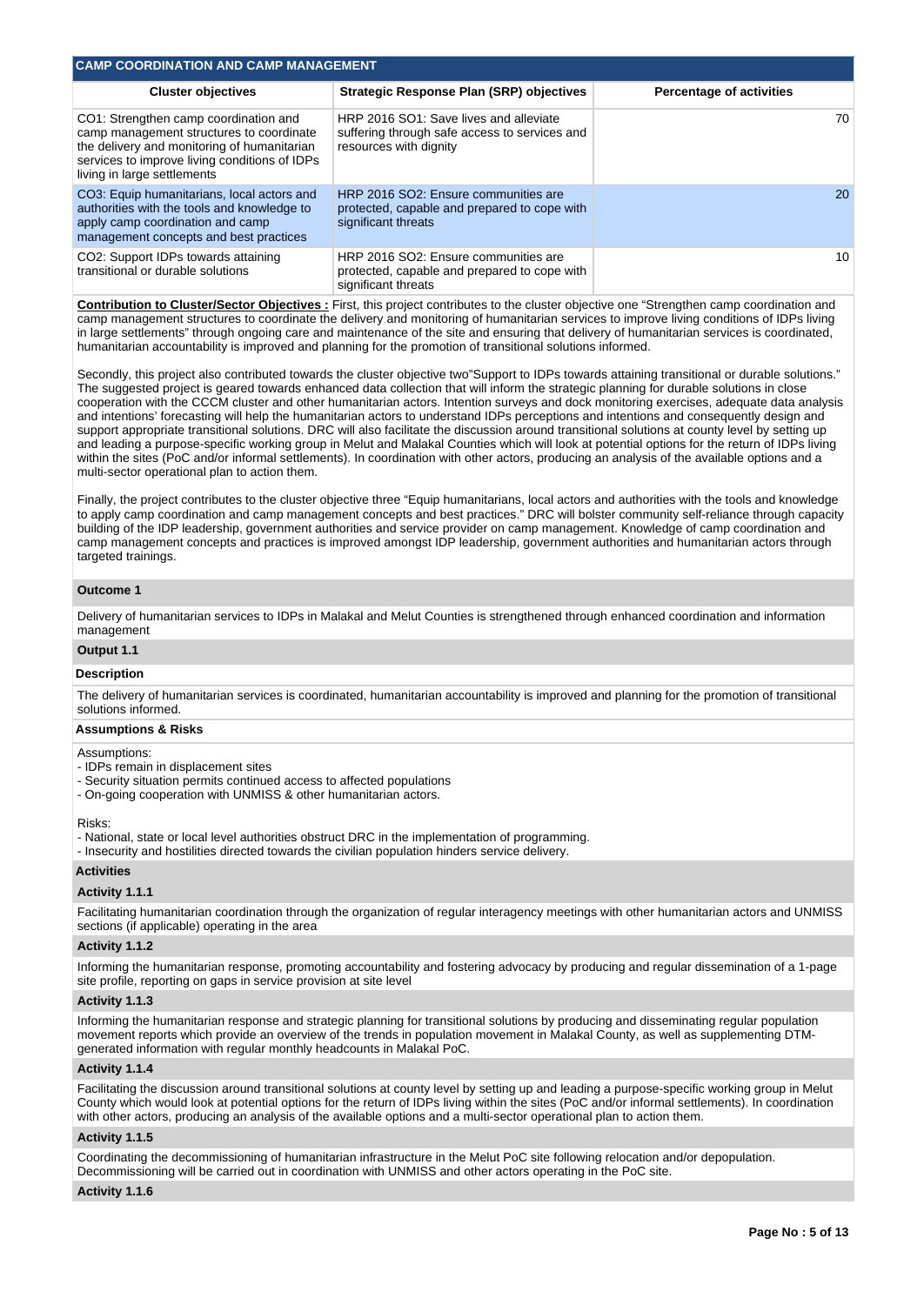Facilitating relocation exercise in Malakal PoC as part of the decongestion process once an additional site for IDP settlement has been secured and developed. The process will include the various aspects of relocation, including coordination with other concerned actors (e.g. UNMISS, IOM), registration of eligible households, demarcation of plots and allocation of shelters to relocated households.

# **Indicators**

|                                                                                                                                                                                                                                                                                                                                                                                                                                                                                                                                   |                                                                       |                                                                                                                                                                                                                                                                                                                                                                       | <b>End cycle beneficiaries</b> | End<br>cycle                   |             |  |               |  |  |
|-----------------------------------------------------------------------------------------------------------------------------------------------------------------------------------------------------------------------------------------------------------------------------------------------------------------------------------------------------------------------------------------------------------------------------------------------------------------------------------------------------------------------------------|-----------------------------------------------------------------------|-----------------------------------------------------------------------------------------------------------------------------------------------------------------------------------------------------------------------------------------------------------------------------------------------------------------------------------------------------------------------|--------------------------------|--------------------------------|-------------|--|---------------|--|--|
| Code                                                                                                                                                                                                                                                                                                                                                                                                                                                                                                                              | <b>Cluster</b>                                                        | <b>Indicator</b>                                                                                                                                                                                                                                                                                                                                                      | <b>Men</b>                     | <b>Women</b>                   | Boys  Girls |  | <b>Target</b> |  |  |
| Indicator 1.1.1                                                                                                                                                                                                                                                                                                                                                                                                                                                                                                                   | <b>CAMP COORDINATION</b><br><b>AND CAMP</b><br>MANAGEMENT             | Frontline # of Camp Coordination and Camp<br>Management meetings organized                                                                                                                                                                                                                                                                                            |                                |                                |             |  | 16            |  |  |
|                                                                                                                                                                                                                                                                                                                                                                                                                                                                                                                                   |                                                                       | Means of Verification: Meeting agenda, meeting minutes, attendance sheet                                                                                                                                                                                                                                                                                              |                                |                                |             |  |               |  |  |
| Indicator 1.1.2                                                                                                                                                                                                                                                                                                                                                                                                                                                                                                                   | <b>CAMP COORDINATION</b><br><b>AND CAMP</b><br><b>MANAGEMENT</b>      | Frontline # of movement trend reports published<br>and shared                                                                                                                                                                                                                                                                                                         |                                |                                |             |  | 16            |  |  |
|                                                                                                                                                                                                                                                                                                                                                                                                                                                                                                                                   |                                                                       | <b>Means of Verification</b> : Weekly dock monitoring report disseminated to partners & CCCM Cluster                                                                                                                                                                                                                                                                  |                                |                                |             |  |               |  |  |
| Indicator 1.1.3                                                                                                                                                                                                                                                                                                                                                                                                                                                                                                                   | <b>CAMP COORDINATION</b><br><b>AND CAMP</b><br>MANAGEMENT             | Frontline # of IDP sites/camps<br>decommissioned/closed                                                                                                                                                                                                                                                                                                               |                                |                                |             |  | 1             |  |  |
|                                                                                                                                                                                                                                                                                                                                                                                                                                                                                                                                   |                                                                       | <b>Means of Verification</b> : Casual labor attendance/payment sheets, decommissioning plan, meeting minutes, pictures                                                                                                                                                                                                                                                |                                |                                |             |  |               |  |  |
| Indicator 1.1.4                                                                                                                                                                                                                                                                                                                                                                                                                                                                                                                   | <b>CAMP COORDINATION</b><br><b>AND CAMP</b><br><b>MANAGEMENT</b>      | # of relocation exercises completed                                                                                                                                                                                                                                                                                                                                   |                                |                                |             |  | 1             |  |  |
|                                                                                                                                                                                                                                                                                                                                                                                                                                                                                                                                   |                                                                       | Means of Verification: Pre-registration list, meeting minutes, pictures, shelter allocation list                                                                                                                                                                                                                                                                      |                                |                                |             |  |               |  |  |
| <b>Outcome 2</b>                                                                                                                                                                                                                                                                                                                                                                                                                                                                                                                  |                                                                       |                                                                                                                                                                                                                                                                                                                                                                       |                                |                                |             |  |               |  |  |
|                                                                                                                                                                                                                                                                                                                                                                                                                                                                                                                                   | and well being of the displaced populations.                          | Essential communal infrastructure is accessible to all IDPs sheltering in the IDP sites in Malakal and Melut Counties, contributing to safety                                                                                                                                                                                                                         |                                |                                |             |  |               |  |  |
| Output 2.1                                                                                                                                                                                                                                                                                                                                                                                                                                                                                                                        |                                                                       |                                                                                                                                                                                                                                                                                                                                                                       |                                |                                |             |  |               |  |  |
| <b>Description</b>                                                                                                                                                                                                                                                                                                                                                                                                                                                                                                                |                                                                       |                                                                                                                                                                                                                                                                                                                                                                       |                                |                                |             |  |               |  |  |
|                                                                                                                                                                                                                                                                                                                                                                                                                                                                                                                                   | Essential communal site infrastructure is maintained and/or developed |                                                                                                                                                                                                                                                                                                                                                                       |                                |                                |             |  |               |  |  |
| <b>Assumptions &amp; Risks</b>                                                                                                                                                                                                                                                                                                                                                                                                                                                                                                    |                                                                       |                                                                                                                                                                                                                                                                                                                                                                       |                                |                                |             |  |               |  |  |
| Assumptions:<br>goods and items.                                                                                                                                                                                                                                                                                                                                                                                                                                                                                                  | - Significant numbers of IDPs remain in current project locations     | - Safety, security and access allows for continued operations and delivery of DRC's humanitarian services<br>- On-going cooperation with UNMISS and other humanitarian actors continues<br>- There is availability of supplies and means of transportation to and within the country, and security allows for transportation of procured                              |                                |                                |             |  |               |  |  |
| Risks:<br>delivery                                                                                                                                                                                                                                                                                                                                                                                                                                                                                                                |                                                                       | - Conflict, insecurity and hostilities directed towards humanitarians in programme areas threaten staff security, operations, and service<br>- Targeting of DRC staff by beneficiaries due to ethnic reasons or frustrations with service delivery.<br>- Conflict, insecurity and inaccessibility challenge or prevent procurement and delivery of project materials. |                                |                                |             |  |               |  |  |
| <b>Activities</b>                                                                                                                                                                                                                                                                                                                                                                                                                                                                                                                 |                                                                       |                                                                                                                                                                                                                                                                                                                                                                       |                                |                                |             |  |               |  |  |
| Activity 2.1.1                                                                                                                                                                                                                                                                                                                                                                                                                                                                                                                    |                                                                       |                                                                                                                                                                                                                                                                                                                                                                       |                                |                                |             |  |               |  |  |
| Upgrade and/or maintenance of small-scale site infrastructure such as wooden bridges, community centres, communication centres and<br>community-managed facilities, such as the community watch group office and community meeting points. This activity will be carried out as<br>part of the care and maintenance phase of camp life cycle and unfold in parallel to the gradual transfer of responsibility for the management<br>and maintenance of the camp infrastructure to the community across all the DRC-managed sites. |                                                                       |                                                                                                                                                                                                                                                                                                                                                                       |                                |                                |             |  |               |  |  |
| Activity 2.1.2                                                                                                                                                                                                                                                                                                                                                                                                                                                                                                                    |                                                                       |                                                                                                                                                                                                                                                                                                                                                                       |                                |                                |             |  |               |  |  |
|                                                                                                                                                                                                                                                                                                                                                                                                                                                                                                                                   | other groups traditionally more exposed to protection risks.          | Regular service and repair of the lighting system inside Malakal PoC, as a measure to promote a protective environment for women and                                                                                                                                                                                                                                  |                                |                                |             |  |               |  |  |
| <b>Indicators</b>                                                                                                                                                                                                                                                                                                                                                                                                                                                                                                                 |                                                                       |                                                                                                                                                                                                                                                                                                                                                                       |                                |                                |             |  |               |  |  |
|                                                                                                                                                                                                                                                                                                                                                                                                                                                                                                                                   |                                                                       |                                                                                                                                                                                                                                                                                                                                                                       |                                | <b>End cycle beneficiaries</b> |             |  | End           |  |  |

|                                                                                                     |                                                    |                                                                                                          | End cycle beneficiaries |              |  |             | <b>End</b><br>cycle |  |  |
|-----------------------------------------------------------------------------------------------------|----------------------------------------------------|----------------------------------------------------------------------------------------------------------|-------------------------|--------------|--|-------------|---------------------|--|--|
| Code                                                                                                | <b>Cluster</b>                                     | Indicator                                                                                                | <b>Men</b>              | <b>Women</b> |  | Boys  Girls | <b>Target</b>       |  |  |
| Indicator 2.1.1                                                                                     | <b>CAMP COORDINATION</b><br>AND CAMP<br>MANAGEMENT | Frontline # of existing communal structures<br>maintained/expanded                                       |                         |              |  |             | 27                  |  |  |
|                                                                                                     |                                                    | <b>Means of Verification</b> : Work completion report, casual labour attendance/payment sheets, pictures |                         |              |  |             |                     |  |  |
| Indicator 2.1.2                                                                                     | CAMP COORDINATION<br>AND CAMP<br>MANAGEMENT        | # of solar lights inspected and serviced                                                                 |                         |              |  |             | 50                  |  |  |
| Means of Verification: Inspection/service report, casual labour attendance/payment sheets, pictures |                                                    |                                                                                                          |                         |              |  |             |                     |  |  |
| Outcome 3                                                                                           |                                                    |                                                                                                          |                         |              |  |             |                     |  |  |

Community self-reliance is promoted through capacity building of the IDP leadership, government authorities and service provider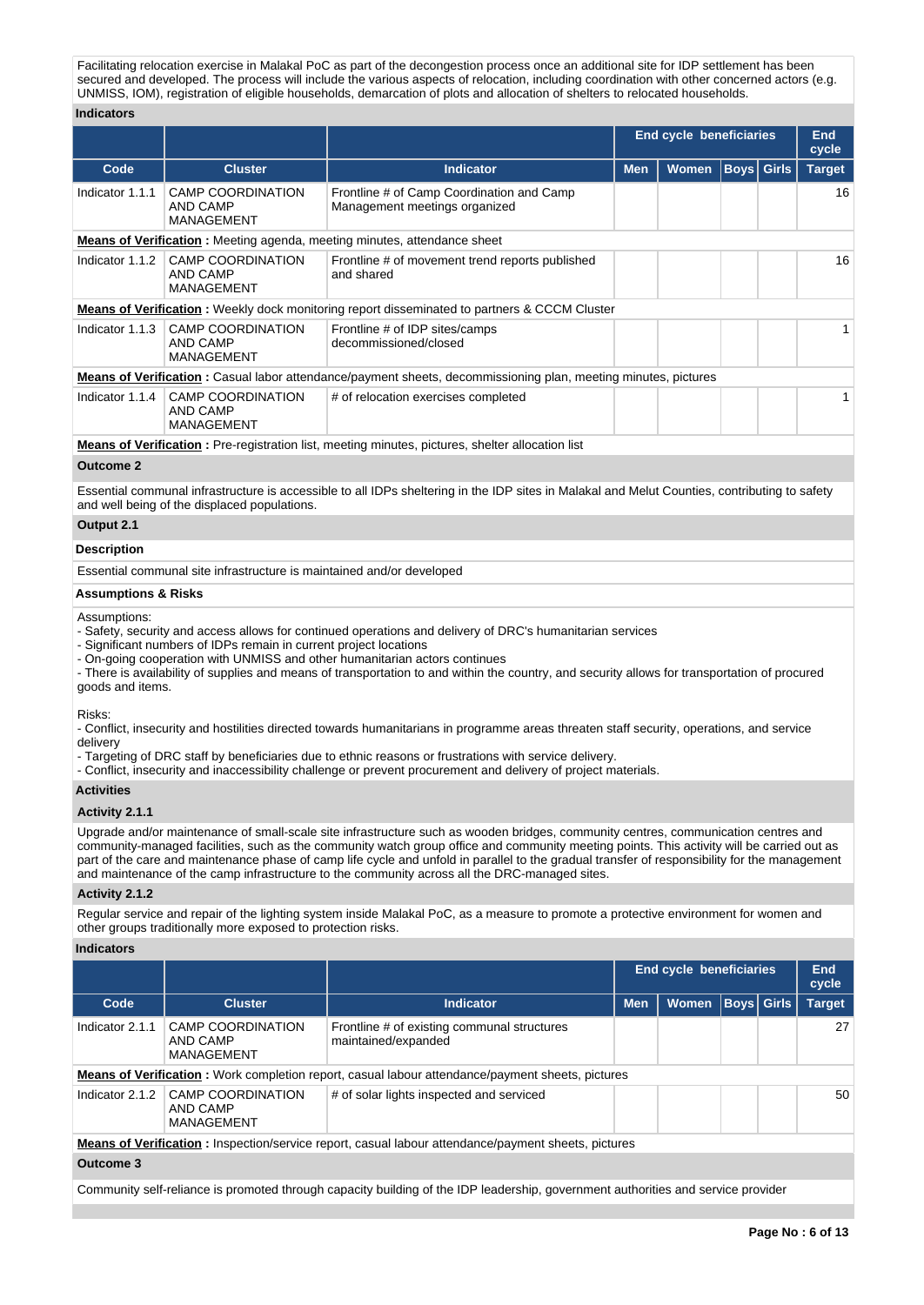# **Output 3.1**

## **Description**

Knowledge of camp coordination and camp management concepts and practices is improved amongst IDP leadership, government authorities and humanitarian actors through targeted trainings

# **Assumptions & Risks**

## Assumptions:

- Safety, security and access allows for continued operations and delivery of DRC's humanitarian services
- Significant numbers of IDPs remain in current project locations
- On-going cooperation with UNMISS and other humanitarian actors continues
- IDP community is willing to cooperate with DRC and other humanitarian actors

## Risks:

- National, state or local level authorities obstruct DRC in the implementation of programming.
- Insecurity and hostilities directed towards the civilian population hinders service delivery or participation in DRC activities..
- Economic conditions or food insecurity deteriorate to the point where communities are not able to participate in activities.
- Willingness and participation of IDPs in activities might depend on conditions and development of the peace agreement.

# **Activities**

# **Activity 3.1.1**

Enhancing humanitarian actors', local authorities' and UNMISS' (where applicable) knowledge and understanding of CCCM concepts and best practices in a camp like setting. Trainings will cover a wide range of topics, including roles and responsibilities of camp management, administration and coordination in a camp-based response, the various phases of the camp life cycle (with a specific focus on care and maintenance), as well as the intimate synergy between protection and camp management.

# **Activity 3.1.2**

Enhancing the knowledge and understanding by the community management structures' members of key concepts in a clusterized camplike setting. Trainings will cover a number of topics, such as community participation and the application of humanitarian standards. Trainings will aim at building the capacity of the community to take on increasing responsibility and progressively promoting self-reliance.

# **Indicators**

|                                                                              |                                                    |                                                      |            | <b>End cycle beneficiaries</b> |  |  | End<br>cycle  |  |  |
|------------------------------------------------------------------------------|----------------------------------------------------|------------------------------------------------------|------------|--------------------------------|--|--|---------------|--|--|
| Code                                                                         | <b>Cluster</b>                                     | <b>Indicator</b>                                     | <b>Men</b> | Women   Boys   Girls           |  |  | <b>Target</b> |  |  |
| Indicator 3.1.1                                                              | <b>CAMP COORDINATION</b><br>AND CAMP<br>MANAGEMENT | Frontline # of trainings on CCCM issues<br>conducted |            |                                |  |  | 10            |  |  |
| <b>Means of Verification:</b> Training agendas, participations lists, photos |                                                    |                                                      |            |                                |  |  |               |  |  |

# **Additional Targets :**

# **M & R**

# **Monitoring & Reporting plan**

DRC endeavors to achieve rigorous monitoring, evaluation and learning standards in its humanitarian response. DRC's monitoring and evaluation (M&E) approach is built on a number of key principles including 1) the use of flexible, mixed methodologies, 2) the integration of M&E into 'everyday' work, 3) linking evidence and learning with decision-making, 4) independence and neutrality of M&E staff, 5) involvement of key stakeholders and diverse voices, and 6) Transparency with processes, progress and results. The M&E plan for this project will be in line with the 2016 M&E Strategy for DRC in South Sudan, which includes: 1. Ensuring adequate staff capacity to carry out M&E activities: DRC's senior programme team includes an experienced M&E and Accountability Coordinator who will oversee all M&E activities for the programme. 2. Regular and systematic indicator performance tracking: Monthly indicator performance tracking of this project will ensure that activities are being carried out according to plan and that no beneficiary is left behind as a result of falling short of the DRC's output commitments. Collection of gender and age specific data regarding women and men, and girls and boys is integrated in the basic set of DRC M&E tools. All contractual reporting responsibilities will be completed by the field teams with support from the Finance Manager, Grants Manager and Emergency Coordinator and submitted to CHF in a timely manner. DRC strives for transparency in its monitoring and evaluation processes and makes all findings available to key stakeholders, including CHF.

# **Workplan**

| <b>Activitydescription</b>                                                                                                                                                                                                                                                                                                                                                                                                                     | Year | $\overline{2}$ |          |          | 5 | 6.           | 8 | 9 | 110 111 112 |  |
|------------------------------------------------------------------------------------------------------------------------------------------------------------------------------------------------------------------------------------------------------------------------------------------------------------------------------------------------------------------------------------------------------------------------------------------------|------|----------------|----------|----------|---|--------------|---|---|-------------|--|
| Activity 1.1.1: Facilitating humanitarian coordination through the organization of<br>regular interagency meetings with other humanitarian actors and UNMISS sections<br>(if applicable) operating in the area                                                                                                                                                                                                                                 | 2016 |                | $\times$ | X.       | X | X            |   |   |             |  |
| Activity 1.1.2: Informing the humanitarian response, promoting accountability and<br>fostering advocacy by producing and regular dissemination of a 1-page site profile,<br>reporting on gaps in service provision at site level                                                                                                                                                                                                               | 2016 |                | X        | ΙX.      | X | $\mathsf{x}$ |   |   |             |  |
| Activity 1.1.3: Informing the humanitarian response and strategic planning for<br>transitional solutions by producing and disseminating regular population movement<br>reports which provide an overview of the trends in population movement in Malakal<br>County, as well as supplementing DTM-generated information with regular monthly<br>headcounts in Malakal PoC.                                                                      | 2016 |                | X        | <b>X</b> | X | X            |   |   |             |  |
| Activity 1.1.4: Facilitating the discussion around transitional solutions at county<br>level by setting up and leading a purpose-specific working group in Melut County<br>which would look at potential options for the return of IDPs living within the sites<br>(PoC and/or informal settlements). In coordination with other actors, producing an<br>analysis of the available options and a multi-sector operational plan to action them. | 2016 |                | X        | <b>X</b> | X | X            |   |   |             |  |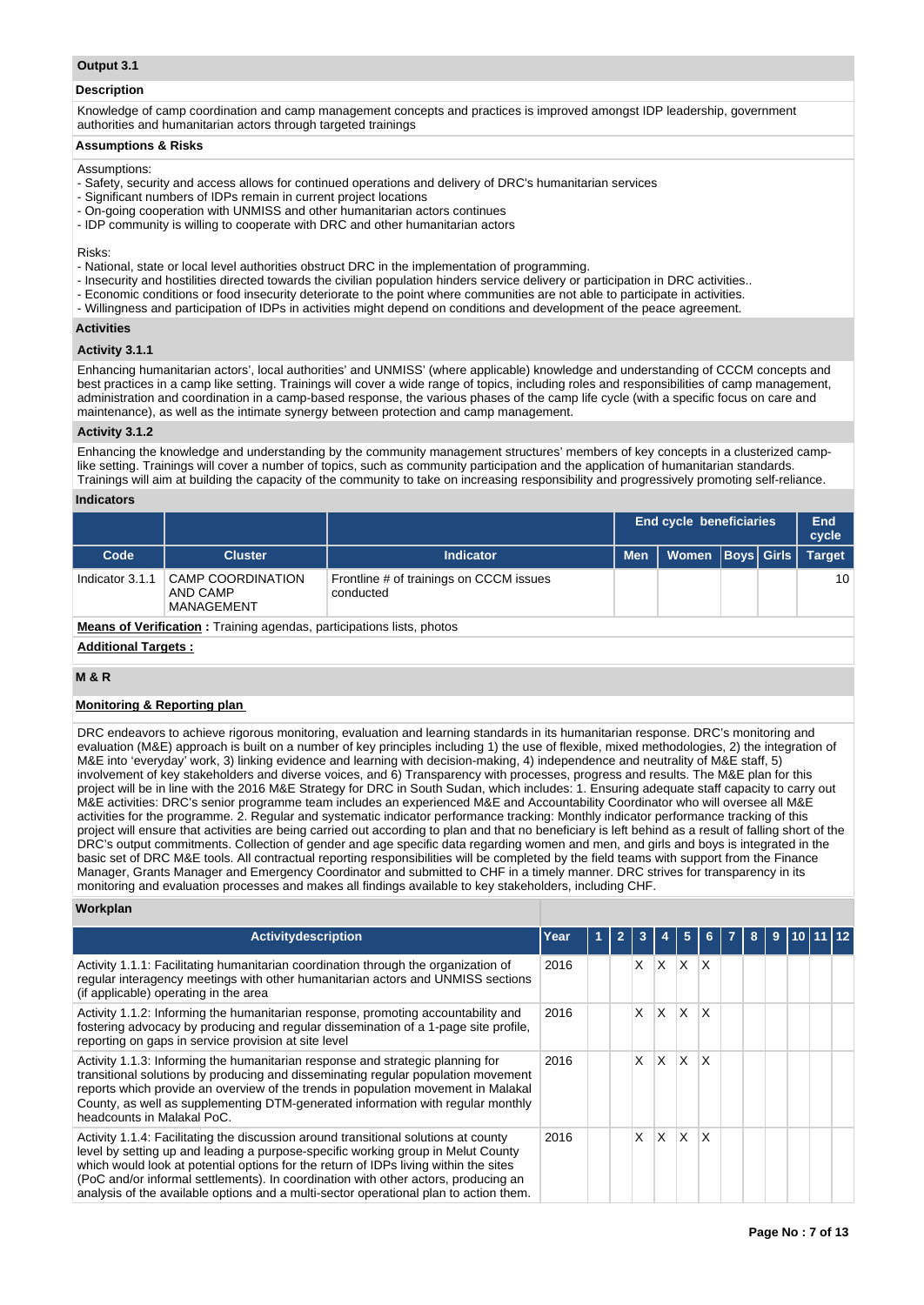| Activity 1.1.5: Coordinating the decommissioning of humanitarian infrastructure in<br>the Melut PoC site following relocation and/or depopulation. Decommissioning will<br>be carried out in coordination with UNMISS and other actors operating in the PoC<br>site.                                                                                                                                                                                                                                                                                        | 2016 |          |          |          |              | X                       |  |  |  |
|-------------------------------------------------------------------------------------------------------------------------------------------------------------------------------------------------------------------------------------------------------------------------------------------------------------------------------------------------------------------------------------------------------------------------------------------------------------------------------------------------------------------------------------------------------------|------|----------|----------|----------|--------------|-------------------------|--|--|--|
| Activity 1.1.6: Facilitating relocation exercise in Malakal PoC as part of the<br>decongestion process once an additional site for IDP settlement has been secured<br>and developed. The process will include the various aspects of relocation,<br>including coordination with other concerned actors (e.g. UNMISS, IOM),<br>registration of eligible households, demarcation of plots and allocation of shelters<br>to relocated households.                                                                                                              | 2016 |          |          |          | X            | X                       |  |  |  |
| Activity 2.1.1: Upgrade and/or maintenance of small-scale site infrastructure such<br>as wooden bridges, community centres, communication centres and community-<br>managed facilities, such as the community watch group office and community<br>meeting points. This activity will be carried out as part of the care and maintenance<br>phase of camp life cycle and unfold in parallel to the gradual transfer of<br>responsibility for the management and maintenance of the camp infrastructure to<br>the community across all the DRC-managed sites. | 2016 | <b>X</b> | $\times$ | <b>X</b> | <sup>X</sup> | ΙX.                     |  |  |  |
| Activity 2.1.2: Regular service and repair of the lighting system inside Malakal PoC,<br>as a measure to promote a protective environment for women and other groups<br>traditionally more exposed to protection risks.                                                                                                                                                                                                                                                                                                                                     | 2016 | X.       | $\times$ | <b>X</b> | X            | $\overline{\mathsf{x}}$ |  |  |  |
| Activity 3.1.1: Enhancing humanitarian actors', local authorities' and UNMISS'<br>(where applicable) knowledge and understanding of CCCM concepts and best<br>practices in a camp like setting. Trainings will cover a wide range of topics,<br>including roles and responsibilities of camp management, administration and<br>coordination in a camp-based response, the various phases of the camp life cycle<br>(with a specific focus on care and maintenance), as well as the intimate synergy<br>between protection and camp management.              | 2016 |          | X        |          | X            |                         |  |  |  |
| Activity 3.1.2: Enhancing the knowledge and understanding by the community<br>management structures' members of key concepts in a clusterized camp-like<br>setting. Trainings will cover a number of topics, such as community participation<br>and the application of humanitarian standards. Trainings will aim at building the<br>capacity of the community to take on increasing responsibility and progressively<br>promoting self-reliance.                                                                                                           | 2016 |          | $\times$ | X        | $\times$     | <sup>X</sup>            |  |  |  |

## **OTHER INFO**

#### **Accountability to Affected Populations**

DRC adheres to the humanitarian accountability principles by promoting and supporting community engagement in camp management and through implement accountability systems such as feedback and complaint mechanisms. DRC is a certified member of the Humanitarian Accountability Partnership (HAP) and, as such, abides by the HAP benchmarks on accountability through information, involvement, participants and adequate handling of complaints. As part of the CCCM activities DRC operates communication centres in the Malakal PoC site, which act as safe spaces for community members to voice their complaints taking into account the vulnerabilities regarding age or gender of the population. Partners are well-aware of the mechanism. DRC collects the complaints and will either refer to other services or conduct direct follow up on specific camp management issues. Complaints mechanisms are accessible to all population groups (though minors need to have a caregiver or parent present in order to lodge a complaint) through the communication centres. Female and male staff ensures that women and men have appropriate counterparts to discuss issues with, as DRC realizes that due to gender roles women might not feel comfortable discussing with men. Additionally, any protection related cases – including threats, incidents or potential protection challenges are immediately referred to the DRC protection desk (in same location as the communication centre in Malakal) for more in depth assessment and support by staff trained in protection guidelines and minimum standards. Additionally, realizing that community members – whether male or female – might not always want to access the communication centres due to potential stigma or targeting, DRC also collects general complaints on issues from the protection network groups – women's committee, elderly and disabled committee and youth committee – to ensure that general trends and complaints are also taken into account by partners.

## **Implementation Plan**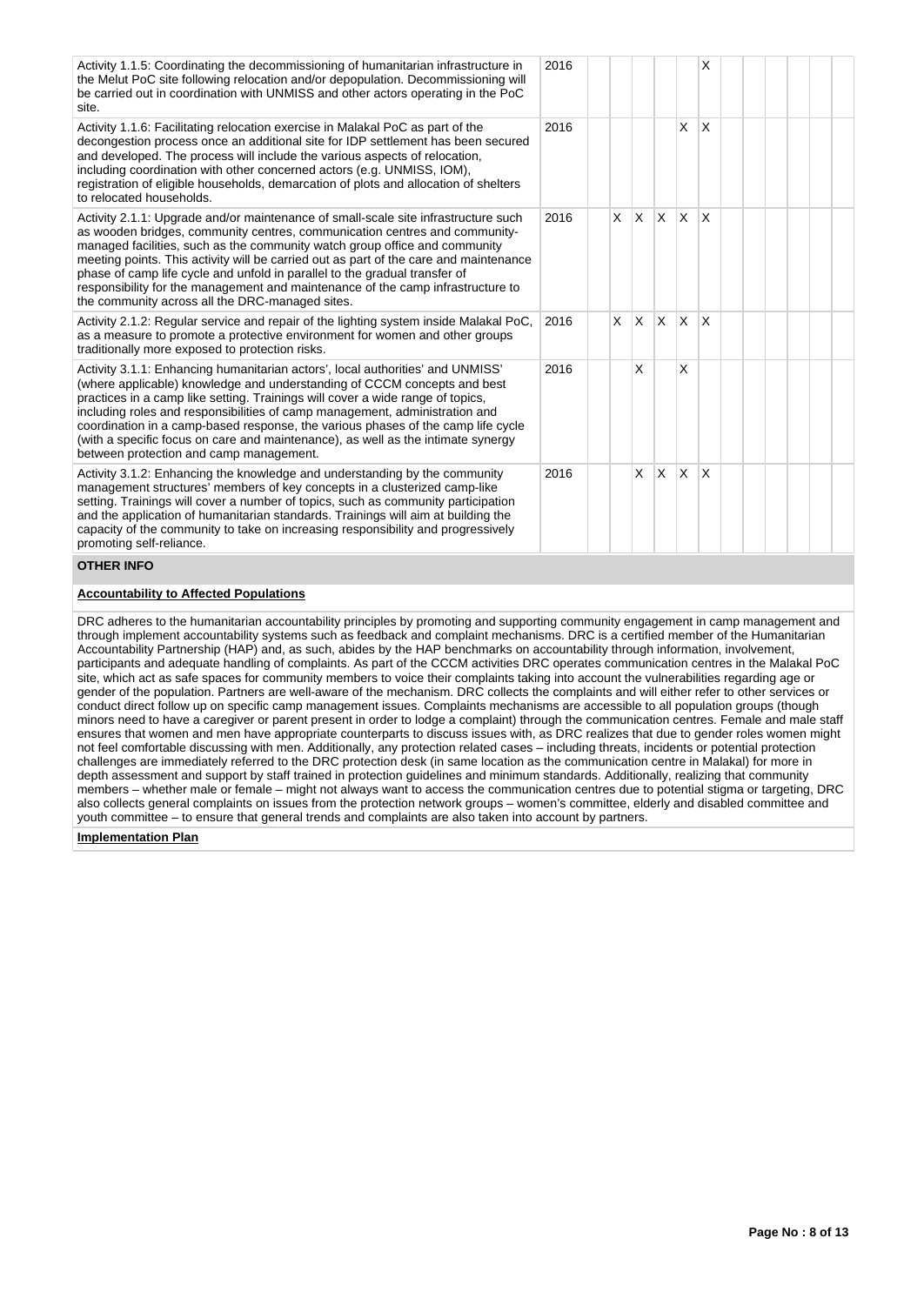DRC will implement this project directly and without the support or assistance of other implementing partners. In cases where it might be necessary to work with contractors, DRC will seek local hires to the greatest extent possible. Furthermore, acknowledging the tension resulting from a lack of livelihood options for youth, DRC will continue to strive to source both skilled and unskilled labor from the Malakal and Melut POC sites as well as the spontaneous settlements in Melut and WaY Shilluk to the greatest extent possible.

The project will be implemented under the direct supervision of DRC's Malakal and Melut based Team Leaders. The Team Leader in Malakal will also oversee operations in Wau Shilluk.

The Malakal Team Leader oversees a team consisting of Camp Manager, Information Management Officer, Logistics Manager, Protection Manager, Protection Officer, Community Services Officer, Emergency Response Officer, Shelter Manager and Security Adviser. The Team Leader will also be the head of the national staff team consisting of re-locatable and local officers, assistants and outreach workers.

The Melut Team Leader will oversee a team of Camp Manager and Information Management Officer who will manage a Camp Management team of national staff. In Melut, as the operational environment is scattered, it is good to note that the activities to be supported in Paloich town collective centre focus only on coordination and advocacy with other partners to ensure the needs are addressed.

DRC will engage with the CCCM Cluster to see whether it is possible to identify and facilitate the implementation of transitional solutions for the IDPs currently living in Malakal and Melut counties.

The Team Leaders will be supervised by the Juba-based Programmes Coordinator and Head of Programmes, and general support will be provided by the Juba-based but roving to field locations, Emergency Logistics Officer, Emergency Finance Manager, HR Coordinator, Monitoring and Evaluation Coordinator, Country Safety Advisor and Grants Manager. The Camp Manager and Emergency Response Officer will also receive both Juba-based and on-the-ground technical support and supervisions from DRC's Roving CCCM Coordinator.

Activity, spending, procurement and HR plans will be developed collaboratively by the field teams upon commencement of the project and with support and regular monitoring from Juba-based staff. Monthly review meetings will be held between the representatives from the implementing team and Juba support functions to ensure the project activities and spending is on-track and that necessary adjustments are proactively identified and addressed. In addition, all contractual reporting responsibilities will be completed with support from the Finance Manager, and Grants Manager.

## **Coordination with other Organizations in project area**

| Name of the organization        | Areas/activities of collaboration and rationale                                                                                                                                                                                                                                                                                                                    |
|---------------------------------|--------------------------------------------------------------------------------------------------------------------------------------------------------------------------------------------------------------------------------------------------------------------------------------------------------------------------------------------------------------------|
| <b>IOM</b>                      | In coordination with DRC, IOM is responsible for site planning,<br>development, care and maintenance in the Malakal PoC site.<br>Moreover, IOM is also CCCM Cluster State Focal Point for Upper<br>Nile State and closely supports DRC in liaising with the cluster<br>system at national level for issues concerning sites in both Malakal<br>and Melut counties. |
| <b>INTERNEWS</b>                | Internews is a CCCM Cluster partner and support DRC's<br>Communication with Communities efforts in Malakal County through<br>the dissemination of Camp Management messages via Nile FM, the<br>local radio which Internews set up and supports in the area.                                                                                                        |
| Factor and Mades Of The Barbara |                                                                                                                                                                                                                                                                                                                                                                    |

# **Environment Marker Of The Project**

A+: Neutral Impact on environment with mitigation or enhancement

## **Gender Marker Of The Project**

2a-The project is designed to contribute significantly to gender equality

## **Justify Chosen Gender Marker Code**

The project will promote and adhere to Age, Gender, and Diversity Mainstreaming in all of its phases to ensure that all persons of concern enjoy their rights on an equal footing and are able to participate in the decisions that affect their lives. From needs assessment to actual implementation of camp management activities, the specific concerns of particular segments of the displaced population shall inform not just the actions of DRC but of other humanitarian partners as well.

For this purpose, DRC promotes an integrated approach whereby Camp Management teams regularly liaise with Protection teams to ensure that different needs of both the male and female members of the population – as well as other groups - inform the Camp Management intervention. In both Malakal PoC and Melut, the DRC Protection teams hold regular meetings with the various committees established by the affected population – Women, Elderly, Youth Groups, and persons with Disabilities. Guide questions designed to elicit the specific concerns and needs of women and the other sectors are provided to the staff conducting the meetings. The output of such meetings is then processed by the project team and disseminated to the Camp Management teams for appropriate action. The meetings also serve as a platform to give feedback to the women's and other groups on the specific concerns they raised. Another activity that is designed to ensure women have safe access to services (Activity 2.1.2) is the regular service and repair of lighting within the Malakal POC to reduce the protection risks faced by women.

Moreover, to inform DRC's Camp Management activities and ability to respond with appropriate interventions, the organization is committed to conducting a series of both comprehensive and rapid assessments on issues influencing the safety, security and well-being of individuals residing within the displacement sites it manages. All assessments will ensure the capture of information disaggregated by gender and age, and interventions derived from these assessments will be tailored to ensure inclusion and relevance to gender and age demographics. As the lead CCCM partner in Malakal and Melut counties, DRC engages in ongoing monitoring of gaps in service delivery across sectors. This monitoring includes attention to ensuring relevant services are available for women and men, and girls and boys equally. Contributing to this monitoring process will be DRC's community outreach workers and the operation of complaints and feedback mechanisms in Malakal PoC through which issues pertaining to needs of or abuses against women, girls and boys can be reported.

#### **Protection Mainstreaming**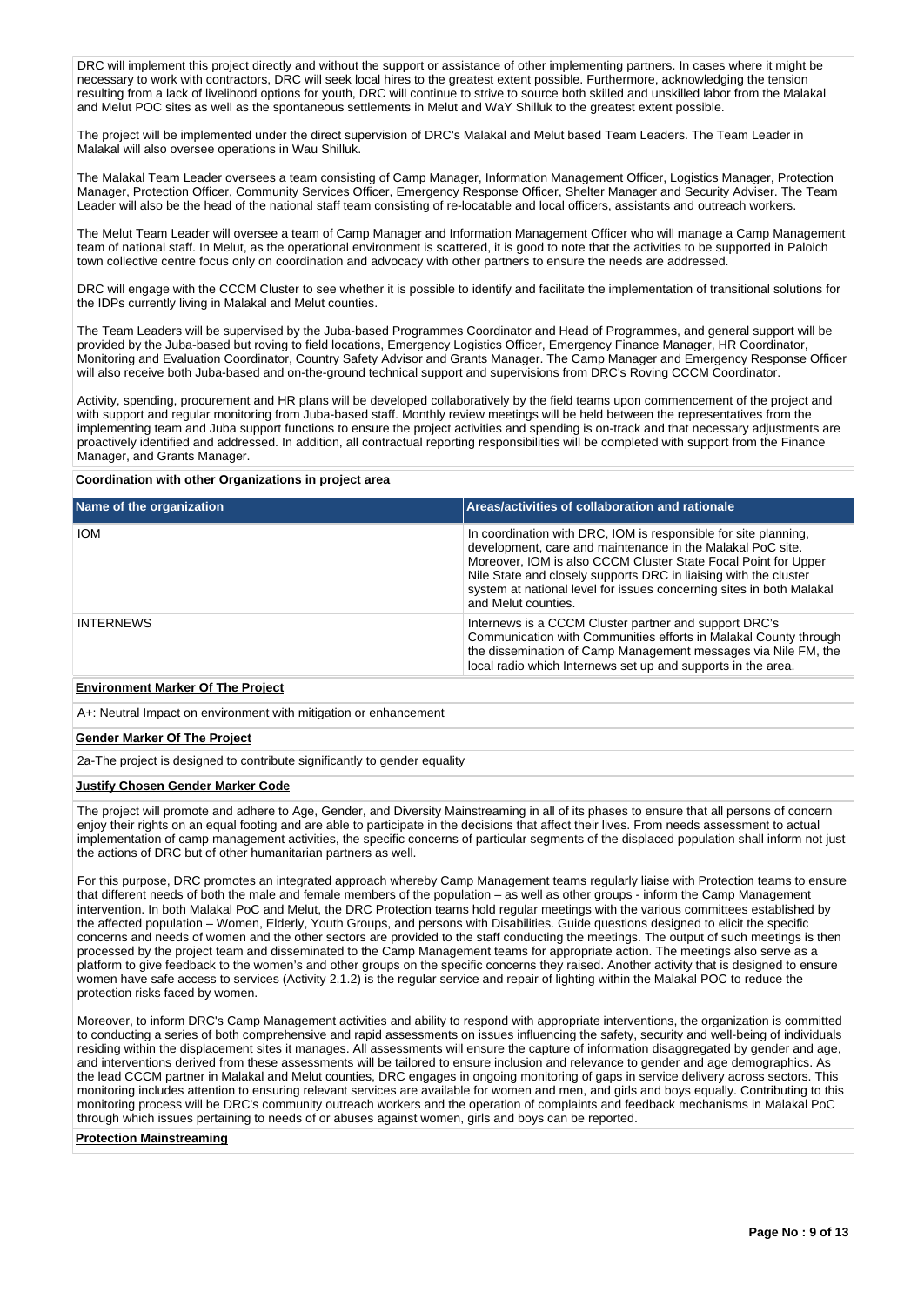Protection will be mainstreamed into all programming in line with DRC's approach, and specific attention given to vulnerable individuals/groups, including people with special needs, women, children, elderly and at-risk youth. Protection Mainstreaming is an integral component of all DRC activities across the board. In regards to camp management and camp coordination DRC ensures humanitarian principles are adhered to and practices a strict do no harm approach. Components of mainstreaming such as accountability are dealt through the DRC complaints mechanism, as well as regular interactions with communities through the outreach workers, which also feeds into the mainstreaming component of participation. Finally DRC actively promotes meaningful access through advocacy and on-the-site work with partners operating in areas such as WASH or shelter. In its capacity as main protection actor in both Malakal and Melut counties, the DRC protection team provides protection mainstreaming trainings to all Camp Management staff in both locations.

# **Country Specific Information**

# **Safety and Security**

While INGOs are currently not a direct target of the conflict in South Sudan, there is a possibility of b being caught in cross-fire or shelling, especially when operating in or near the frontline of the conflict in Upper Nile state. Furthermore, risks and threats are extremely varied in the South Sudan context and the operating environments are remote and sometimes inaccessible. The proliferation, easy access and use of small arms and weapons held by the population and duty bearers regularly exacerbate conflict situations.

The DRC risk assessment is regularly reviewed and mitigating measures are adapted and implemented to reflect the threats faced by the staff. The following list is not exhaustive but gives examples of site specific SOPs that are in place in Melut and in Malakal; the risk management system is supported by the Malakal based NGO Safety Advisor as well as DRC's Country Safety Adviser.

The following site specific SOPs are in place in Melut:

- Medevac procedures
- Relocation, evacuation and hibernation strategies
- Personal security measures and staff preparedness
- Vehicle and staff field movement procedures
- Communication procedures
- Incident reporting procedures
- Local safety rules
- MOSS audit (conducted monthly)

The following site specific SOPs are in place in Malakal:

- Medevac procedures
- Relocation, evacuation and hibernation strategies
- Personal security measures and staff preparedness
- Vehicle and staff field movement procedures
- Communication procedures
- Incident reporting procedures
- Local safety rules

#### **Access**

Creating and protecting humanitarian access and space has become an even bigger challenge since May 2015 specially in the Upper Nile State. For humanitarian actors, the dynamic nature of the violence and displacement, with territories changing hands and populations being forced to go through multiple displacements, represents one of the root challenges in service delivery. Constantly changing movement and displacement patterns hinder obtaining information on the new locations of IDPs, and thereafter finding ways either for them to access or for humanitarian actors to deliver services to them.

Previously Melut functioned as a safe haven within the Upper Nile region; but this is no longer the case as as a result of the outbreak of violence in May 2015 Melut area has become more heavily militarized. This means that the fragile stability of Melut and the movement of the IDP population is no longer predictable and accessibility more unstable.

Melut area is accessible by air Paloich town hosting an airstrip allowing landing and takeoff of both passenger and cargo planes. Melut is also accessible by road from Maban County, where DRC has an office, only approximately 5 hour drive away depending on the weather conditions and rainy season. Within Melut County, security allowing, boat transportation offers access to more remote and isolated communities residing by the river toward Manyo County.

Population inside the Malakal POC as well as the humanitarian community have restricted access to the areas outside of the POC site. Malakal town is under government rule while the western side of the river is government opposition area. However, the first steps for the civil administration re-establishing office in Malakal town are being taken at the of the year 2015 and a joint police force (400 from Government side and 400 from Opposition side) is presently being formed. This joint police force is a result of the August 2015 Peace Deal and the resulting move towards integrated security forces, and once it is firmly established it will be given security responsibility by the SPLA; in the event that this is successful, it may enhance accessibility in the whole county and encourage civilian return to Malakal town.

# **BUDGET**

| Code | <b>Budget Line Description</b>                                                                                                                                                           |   | D / S Quantity Unit | cost          | <b>Duration</b><br>Recurran<br>ce | $\frac{9}{6}$<br><b>Icharged</b><br>to CHF | <b>Total Cost</b> |
|------|------------------------------------------------------------------------------------------------------------------------------------------------------------------------------------------|---|---------------------|---------------|-----------------------------------|--------------------------------------------|-------------------|
|      | <b>Staff and Other Personnel Costs</b>                                                                                                                                                   |   |                     |               |                                   |                                            |                   |
| 1.1  | Expat Program staff Malakal                                                                                                                                                              | D |                     | 41,52<br>4.00 |                                   | 100%                                       | 41.524.00         |
|      | All expat programme staff based in Malakal. Detailed budget line breakdown is provided the attached full budget (GMS allows<br>only 25 budget line entries per budget category).         |   |                     |               |                                   |                                            |                   |
| 1.2  | Expat Support staff Malakal                                                                                                                                                              | D |                     | 28,16<br>7.00 |                                   | 100%                                       | 28.167.00         |
|      | All expat programme support staff based in Malakal. Detailed budget line breakdown is provided the attached full budget (GMS<br>allows only 25 budget line entries per budget category). |   |                     |               |                                   |                                            |                   |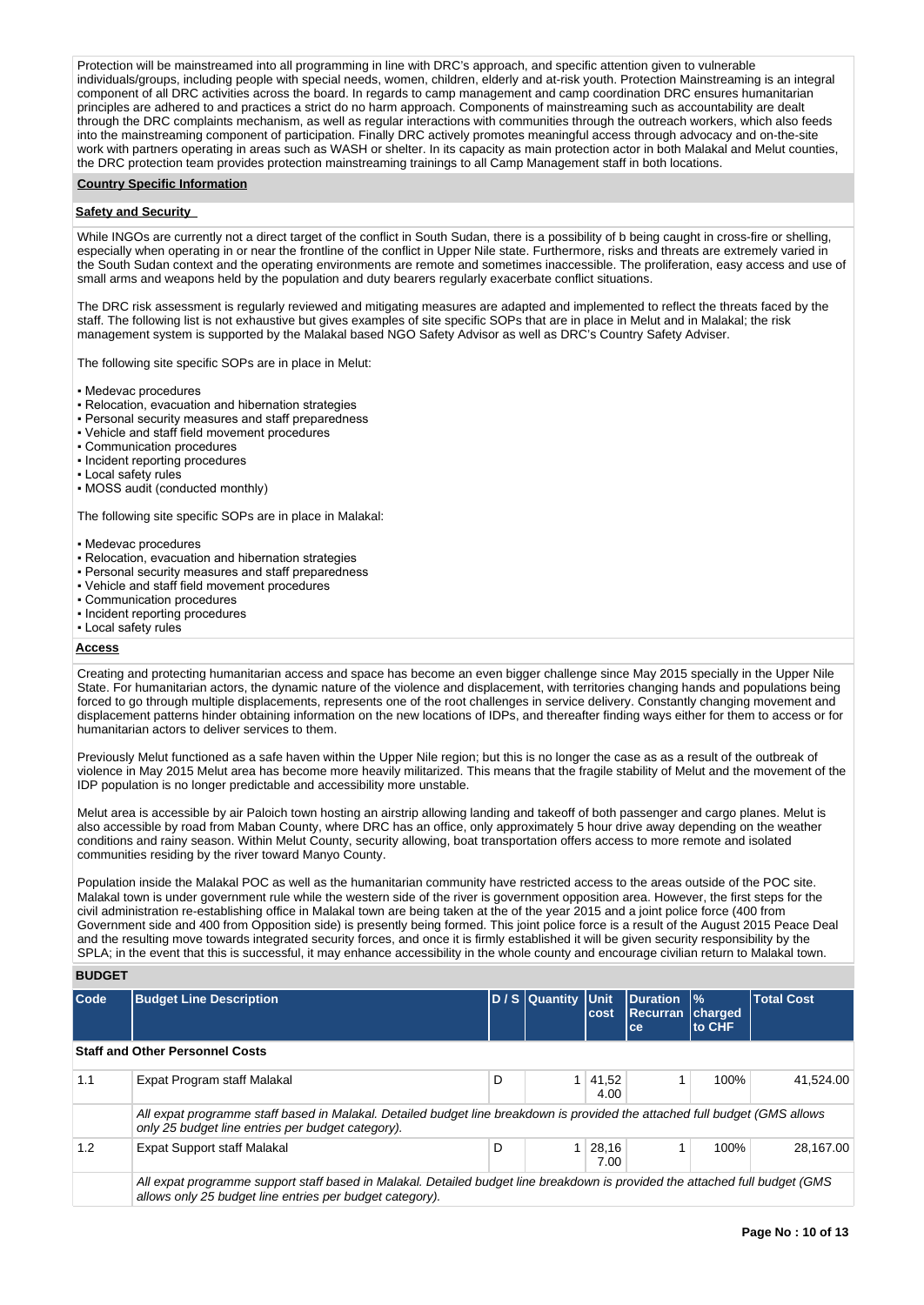| 1.3  | Expat Program staff Melut                                                                                                                                                                 | D |                | $1 \mid 21,08$<br>8.00 | 1 | 100% | 21,088.00  |
|------|-------------------------------------------------------------------------------------------------------------------------------------------------------------------------------------------|---|----------------|------------------------|---|------|------------|
|      | All expat programme staff based in Melut. Detailed budget line breakdown is provided the attached full budget (GMS allows only<br>25 budget line entries per budget category).            |   |                |                        |   |      |            |
| 1.4  | <b>Expat Support staff Melut</b>                                                                                                                                                          | D |                | $1 \mid 28,16$<br>7.00 | 1 | 100% | 28,167.00  |
|      | All expat programme support staff based in Melut. Detailed budget line breakdown is provided the attached full budget (GMS<br>allows only 25 budget line entries per budget category).    |   |                |                        |   |      |            |
| 1.5  | Expat Support staff Juba                                                                                                                                                                  | S |                | $1 \mid 22,91$<br>5.00 | 1 | 100% | 22,915.00  |
|      | All expat support staff based in Juba. Detailed budget line breakdown is provided the attached full budget (GMS allows only 25<br>budget line entries per budget category).               |   |                |                        |   |      |            |
| 1.6  | National Program staff Malakal                                                                                                                                                            | D |                | 1 78,31<br>9.00        | 1 | 100% | 78,319.00  |
|      | All national programme staff based in Malakal. Detailed budget line breakdown is provided the attached full budget (GMS allows<br>only 25 budget line entries per budget category).       |   |                |                        |   |      |            |
| 1.7  | National Support staff Malakal                                                                                                                                                            | D |                | $1 \mid 31,34$<br>8.00 | 1 | 100% | 31,348.00  |
|      | All national programme staff based in Malakal. Detailed budget line breakdown is provided the attached full budget (GMS allows<br>only 25 budget line entries per budget category).       |   |                |                        |   |      |            |
| 1.8  | National Program staff Melut                                                                                                                                                              | D |                | 1 36,66<br>9.00        | 1 | 100% | 36,669.00  |
|      | All national programme staff based in Melut. Detailed budget line breakdown is provided the attached full budget (GMS allows<br>only 25 budget line entries per budget category).         |   |                |                        |   |      |            |
| 1.9  | National Support staff Melut                                                                                                                                                              | D |                | $1 \mid 23,76$<br>7.00 | 1 | 100% | 23,767.00  |
|      | All national programme support staff based in Melut. Detailed budget line breakdown is provided the attached full budget (GMS<br>allows only 25 budget line entries per budget category). |   |                |                        |   |      |            |
| 1.10 | National Support staff Juba                                                                                                                                                               | S |                | 1   10, 15<br>9.00     | 1 | 100% | 10,159.00  |
|      | All national support staff based in Juba. Detailed budget line breakdown is provided the attached full budget (GMS allows only 25<br>budget line entries per budget category).            |   |                |                        |   |      |            |
|      | <b>Section Total</b>                                                                                                                                                                      |   |                |                        |   |      | 322,123.00 |
|      | Supplies, Commodities, Materials                                                                                                                                                          |   |                |                        |   |      |            |
|      |                                                                                                                                                                                           |   |                |                        |   |      |            |
| 2.1  | Head-count exercise Malakal                                                                                                                                                               | D |                | 1 6,840<br>.00         | 1 | 100% | 6,840.00   |
|      | Casual Labour - Enumerators                                                                                                                                                               |   |                |                        |   |      |            |
| 2.2  | <b>Relocation exercise Malakal</b>                                                                                                                                                        | D |                | $1 \mid 20,93$<br>8.00 | 1 | 100% | 20,938.00  |
|      | Casual Labor, vest, T-Shirt, wire, marking tape etc - MLK                                                                                                                                 |   |                |                        |   |      |            |
| 2.3  | Dock monitoring - WS                                                                                                                                                                      | D |                | 1 6,156<br>.80         | 1 | 100% | 6,156.80   |
|      | Casual Labor Dock Monitors, maintenance of dock monitoring points                                                                                                                         |   |                |                        |   |      |            |
| 2.4  | Construction of essential camp facilities Malakal                                                                                                                                         | D |                | 1 12,34<br>9.00        | 1 | 100% | 12,349.00  |
|      | Timber, Nails, Tools, Casual Labor etc                                                                                                                                                    |   |                |                        |   |      |            |
| 2.5  | Maintenance of existing camp facilities Malakal                                                                                                                                           | D | 1 <sup>1</sup> | 3,000<br>.00           | 1 | 100% | 3,000.00   |
|      | Casual Labor, Maintenance Materials                                                                                                                                                       |   |                |                        |   |      |            |
| 2.6  | Solar lights inspected and serviced Malakal                                                                                                                                               | D |                | $1 \mid 3,000$<br>.00  | 1 | 100% | 3,000.00   |
|      | Transport and Accommodation for Technician, Casual Labor                                                                                                                                  |   |                |                        |   |      |            |
| 2.7  | Cargo Fright for Items shipment Malakal                                                                                                                                                   | D |                | $1 \mid 7,000$<br>.00  | 1 | 100% | 7,000.00   |
|      | 1 cargo for the project materials from Juba to Malakal                                                                                                                                    |   |                |                        |   |      |            |
| 2.8  | Capacity Building for UN/NGO staff/Government officials<br>Malakal                                                                                                                        | D |                | $2 \mid 1,267$<br>.00  | 1 | 100% | 2,534.00   |
|      | UNHAS Felight for trainer, refereshment, plactic folder, stationeries                                                                                                                     |   |                |                        |   |      |            |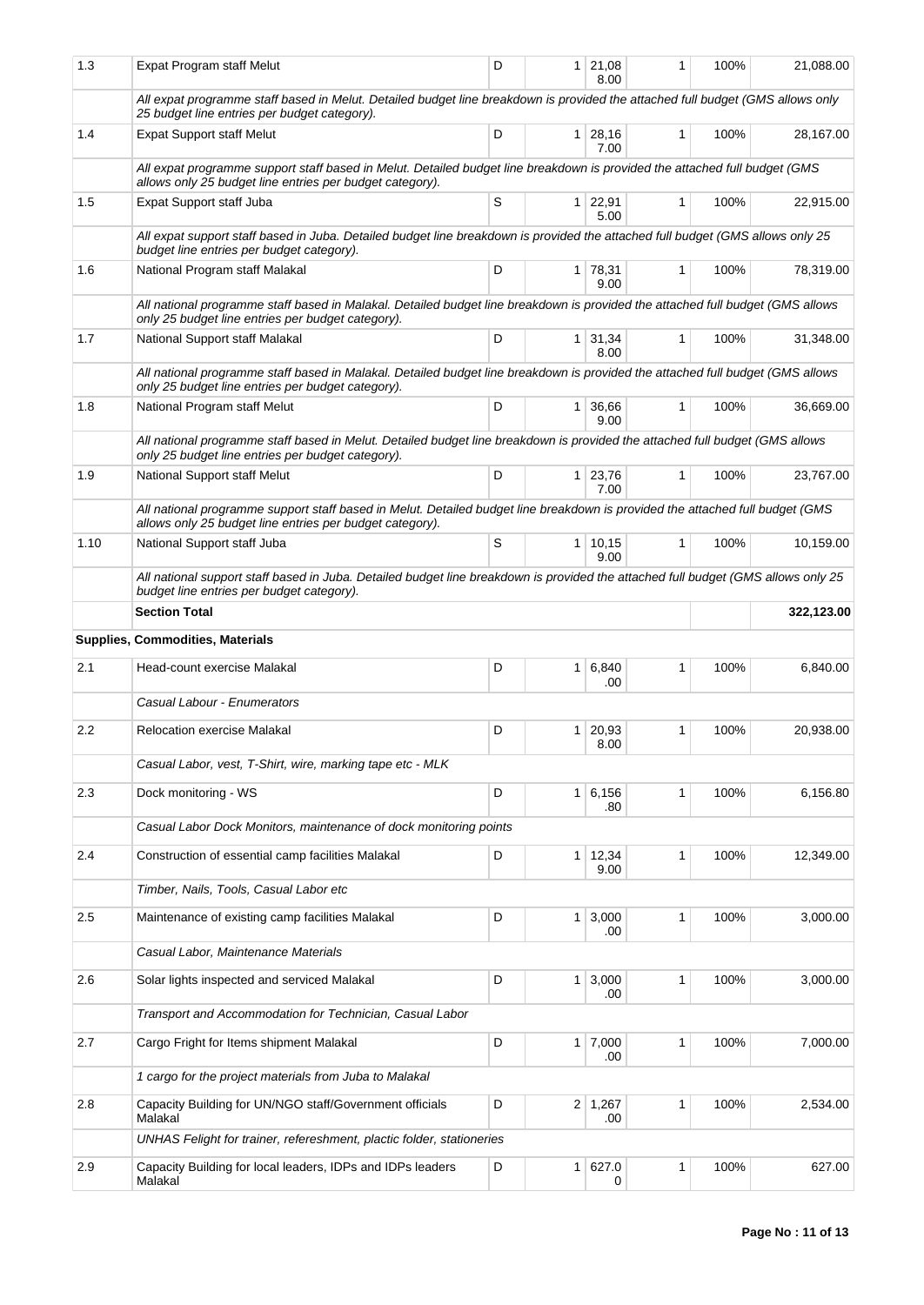|                  | <b>Refreshiment and Stationeries</b>                                                                        |   |      |                             |              |      |           |
|------------------|-------------------------------------------------------------------------------------------------------------|---|------|-----------------------------|--------------|------|-----------|
| 2.10             | Capacity Building for UN/NGO staff/Government officials - WS                                                | D |      | 1 867.0<br>0                | 1            | 100% | 867.00    |
|                  | UNHAS Flight for trainer, refereshment, plactic folder, stationeries                                        |   |      |                             |              |      |           |
| 2.11             | Capacity Building for local leaders, IDPs and IDPs leaders WS                                               | D |      | 3 627.0<br>0                | $\mathbf{1}$ | 100% | 1,881.00  |
|                  | <b>Refreshment and Stationeries</b>                                                                         |   |      |                             |              |      |           |
| 2.12             | Casual Labor Malakal                                                                                        | D |      | 1   9,160<br>.00            | $\mathbf{1}$ | 100% | 9,160.00  |
|                  | Casual labour to support the CCCM team in Malakal and Wau Shilluk                                           |   |      |                             |              |      |           |
| 2.13             | PoC depopulation exercise Melut                                                                             | D |      | 1 5,000<br>.00              | 1            | 100% | 5,000.00  |
|                  | Casual Labor, materials and tools                                                                           |   |      |                             |              |      |           |
| 2.14             | PoC decommissioning Melut                                                                                   | D |      | $1 \overline{5,270}$<br>.00 | $\mathbf{1}$ | 100% | 5,270.00  |
|                  | Shelter decommissioning labor, digging bar, site cleanup labor, spade, duty gloves, face max, plastic pags. |   |      |                             |              |      |           |
| 2.15             | Construction of essential camp facilities - registration points<br>Melut                                    | D |      | 3   900.0<br>0              | $\mathbf{1}$ | 100% | 2,700.00  |
|                  | Casual Labor, timber, woods, plastic sheet and tools                                                        |   |      |                             |              |      |           |
| 2.16             | Maintenance of existing camp facilities Melut                                                               | D |      | $2 \mid 1,000$<br>.00       | $\mathbf{1}$ | 100% | 2,000.00  |
|                  | Maintenance of Community and Youth Centers in Dtoma1 and 2, casual labour and materials                     |   |      |                             |              |      |           |
| 2.17             | Capacity Building for UN/NGO staff/Government officials Melut                                               | D |      | 1 1,267<br>.00              | 1            | 100% | 1,267.00  |
|                  | UNHAS Flight for trainer, refereshment, plactic folder, stationeries                                        |   |      |                             |              |      |           |
| 2.18             | Capacity Building for local leaders, IDPs and IDPs leaders                                                  | D |      | 2 627.0<br>0                | $\mathbf{1}$ | 100% | 1,254.00  |
|                  | <b>Refreshment and Stationeries</b>                                                                         |   |      |                             |              |      |           |
| 2.19             | Casual Labor Malakal                                                                                        | D |      | $1 \ 2,000$<br>.00          | 1            | 100% | 2,000.00  |
|                  | Casual labour to support the CCCM team in Malakal and Wau Shilluk                                           |   |      |                             |              |      |           |
|                  | <b>Section Total</b>                                                                                        |   |      |                             |              |      | 93,843.80 |
| <b>Equipment</b> |                                                                                                             |   |      |                             |              |      |           |
| 3.1              | VHF Radio - Malakal                                                                                         | D |      | $2$ 700.0<br>0              | $\mathbf{1}$ | 100% | 1,400.00  |
|                  | VHF radio for the Malakal CCCM field staff                                                                  |   |      |                             |              |      |           |
| 3.2              | Thuraya - Malakal                                                                                           | D |      | 1 1,500<br>.00              | $\mathbf{1}$ | 100% | 1,500.00  |
|                  | Thuray for the CCCM outreach team                                                                           |   |      |                             |              |      |           |
| 3.3              | <b>ITC Equipment - Melut</b>                                                                                | D |      | $1 \mid 1,200$<br>.00       | 1            | 100% | 1,200.00  |
|                  | A laptop for the Melut CCCM team                                                                            |   |      |                             |              |      |           |
|                  | <b>Section Total</b>                                                                                        |   |      |                             |              |      | 4,100.00  |
| <b>Travel</b>    |                                                                                                             |   |      |                             |              |      |           |
| 5.1              | In country flights - Malakal                                                                                | D |      | 15 200.0<br>0               | 1            | 100% | 3,000.00  |
|                  | In country flights for the Malakal CCCM field staff                                                         |   |      |                             |              |      |           |
| 5.2              | Vehicle Fuel & Running costs - Malakal                                                                      | D | 1100 | 2.10                        | 1            | 100% | 2,310.00  |
|                  | Vehicle Fuel & Running costs for Malakal CCCM vehicles                                                      |   |      |                             |              |      |           |
| 5.3              | In country flights - Melut                                                                                  | D |      | 8 200.0<br>0                | $\mathbf{1}$ | 100% | 1,600.00  |
|                  | In country flights for the Melut CCCM field staff                                                           |   |      |                             |              |      |           |
| 5.4              | Vehicle Fuel & Running costs - Melut                                                                        | D | 1000 | 2.10                        | 1            | 100% | 2,100.00  |